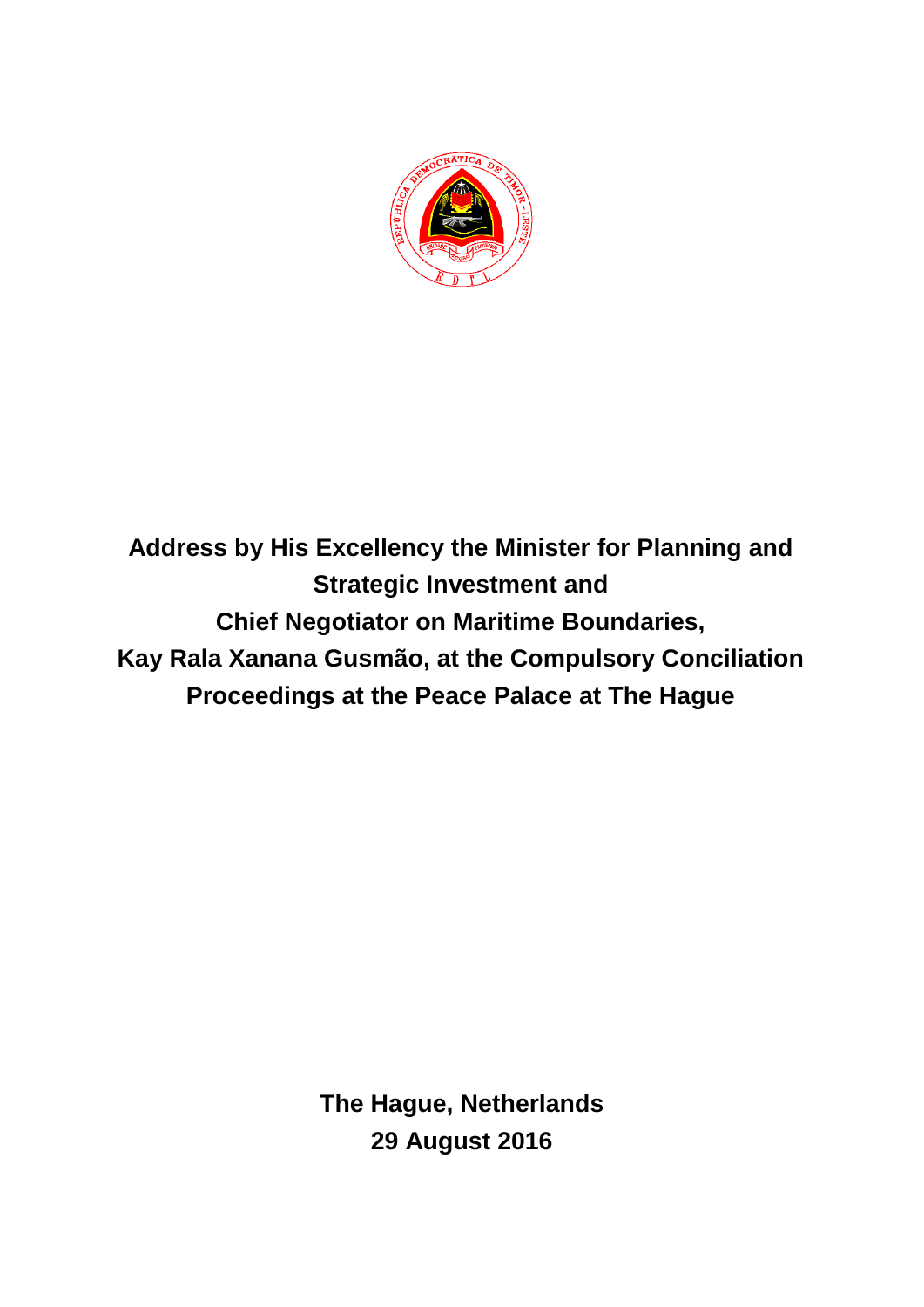Mr. Chairman,

Members of the Commission,

I would like to thank you for the opportunity to appear before you on behalf of the Government and People of Timor-Leste. We greatly appreciate your commitment to assist in settling the long running dispute between Timor-Leste and Australia, concerning the maritime boundary in the Timor Sea.

Mr. Chairman, the Independence of the Democratic Republic of Timor-Leste was restored in May 2002. Timor-Leste became the 191st member of the United Nations in September 2002. But our story goes back long before that.

Legend has it that the Timorese are the grandchildren of the crocodile. The body of our spirit ancestor became the land of Timor-Leste – his lumpy back forming the mountains and valleys that our people have been living on for hundreds of years. The surrounding waters were the habitat of our grandfather crocodile and they have sustained us and are integral to our livelihoods, culture and way of life.

The Timorese people governed themselves before being colonized by Portugal in the 1500s, a process that brought Portuguese culture, religion and language to Timor-Leste.

After the Dutch colonized Indonesia, the island of Timor was divided in two, with the eastern part administered by Portugal.

During the Second World War, despite Portugal's neutrality, Australian soldiers arrived in what was then known as Portuguese Timor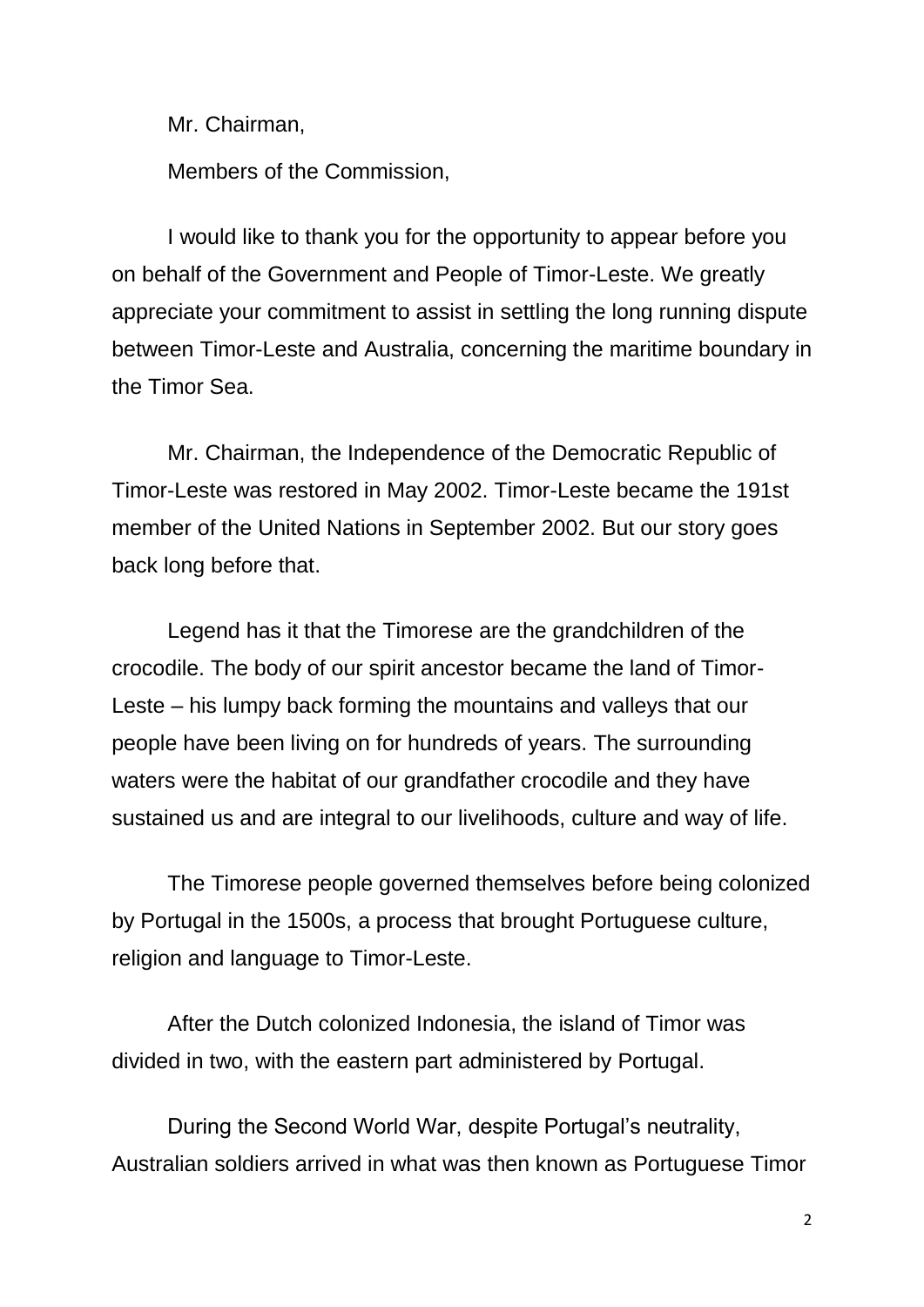to halt the Japanese advance towards Australia. Over three years of war, more than 50,000 of our people were killed or died of disease and starvation. Throughout this difficult time, close bonds of friendship were formed between many Timorese and the Australian soldiers, a legacy of solidarity that both countries hold dear.

Following a failed process of decolonization, the colonial era came to an end on 28 November 1975 when FRETILIN declared the independence of Timor-Leste. Nine days later, Indonesia invaded our country.

Over the next 24 years, our people underwent a brutal occupation under the military dictatorship of the Indonesian Regime. Timorese died in the thousands, and those who survived suffered violence, intimidation and hunger.

A resilient few mounted a guerrilla campaign in the hills and valleys of our country to free our people from oppression. But the odds – and strong western powers – were against us. Australia twice closed down our only radio connection, in Darwin, to our supporters abroad. It was our own Agent in this matter, Mr Agio Pereira, who was using the radio from Northern Australia to contact us in the mountains of Timor.

Cut off from the outside world, little did we know that Australia gave formal recognition, in 1979, to Indonesia's illegal and brutal annexation of our country, in defiance of numerous United Nations Resolutions condemning the invasion and upholding the right of the Timorese to self-determination.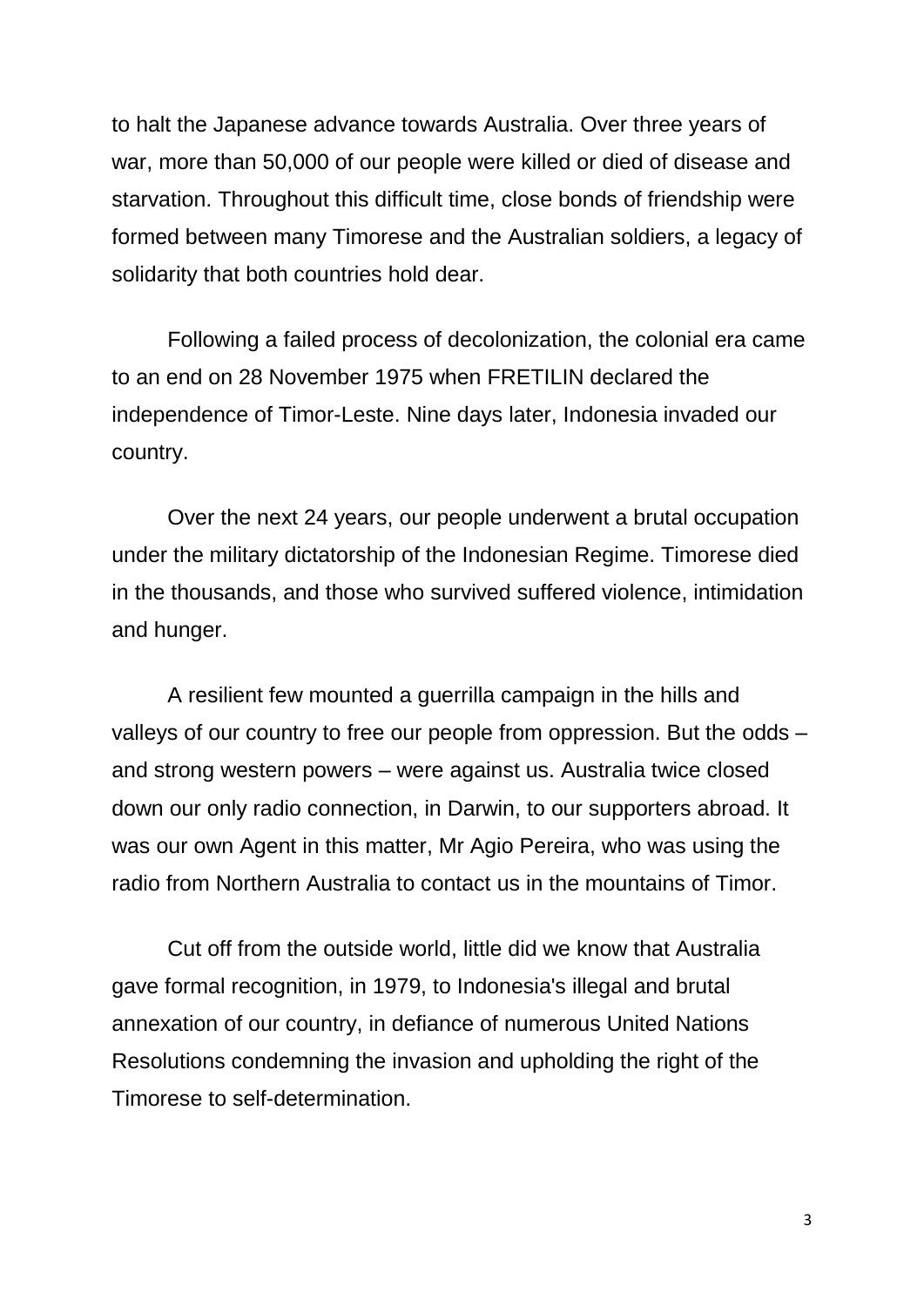Australia, however, went a step further - in 1989, it entered into an illegal treaty with Indonesia to carve up the resources in the Timor Sea, with total disregard for our sovereignty and our right to selfdetermination, which at that very time we were fighting and dying for. The image of the Australian and Indonesian Foreign Ministers flying over the Timor Sea, while drinking champagne to celebrate the signing of the 'Timor Gap treaty' filled us with much sadness.

At the same time, it motivated us to continue our struggle. The treaty was challenged, by Portugal, before the International Court of Justice, but the Court was unable to act because Indonesia did not take part in the proceedings.

In accepting the sacrifices of our struggle, the determination of our people strengthened year after year, until our fight came to an end with the fall of the Indonesian Regime.

On 30 August 1999, our people voted overwhelmingly for independence in a United Nations sanctioned referendum, which was held precisely 17 years tomorrow. This led to violence by militias and a 'scorched earth' operation by the retreating Indonesian forces, causing yet more death and devastation. Our country was in ruins and burnt to the ground. Overall, the period of Indonesian occupation and its immediate aftermath led to more than 200,000 deaths, close to one third of our population. We recognize that, following this strife, Australia took the role of leading the United Nations peacekeeping troops to Timor-Leste, helping to restore peace and stability. We also understand the words of a past UK Prime Minister who said 'nations have no permanent friends or allies, they only have permanent interests.'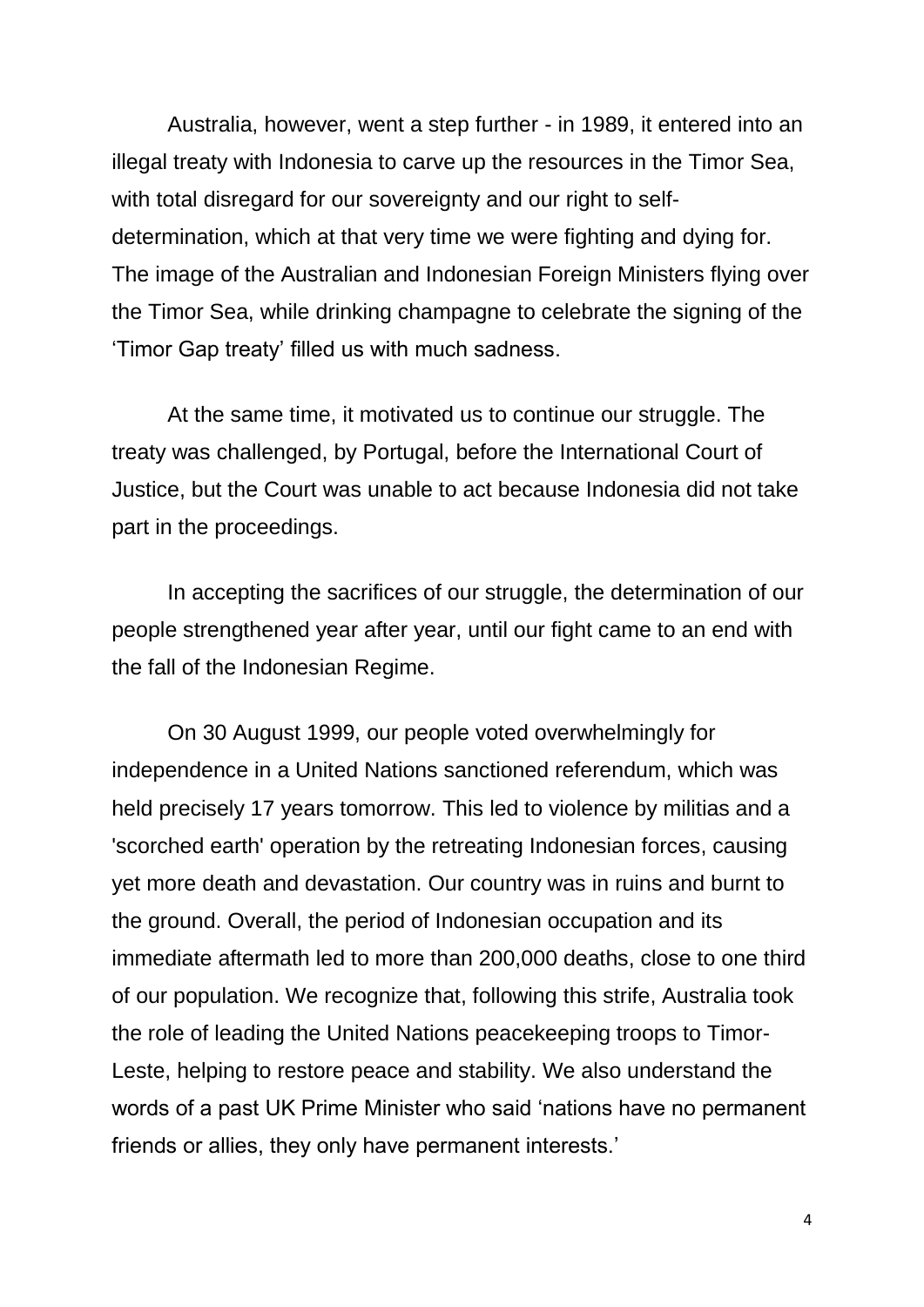Members of the Commission,

Rising above our troubled past, we have reconciled with Indonesia, which has also been freed from the grip of dictatorship and is now, like Timor-Leste, a democracy. Today, our nations have become a global model of reconciliation and friendship; and we have begun discussions to delimit our maritime boundaries.

But Timor-Leste has yet to be completely freed from its past. While we are no longer oppressed, our sovereignty remains challenged. During the negotiations, under the UN Transitional Administration, we raised many times the need to discuss the maritime border issue, but Australia always showed an entire lack of interest to do so. Instead, two months before the restoration of our independence, in March 2002, Australia withdrew from the binding dispute resolution mechanisms under UNCLOS and at the International Court of Justice, specifically on maritime boundaries.

On the very day of the Restoration of our Independence, on 20 May 2002, the same country that supported the brutal occupation of our country, deprived us of the opportunity to exercise our full sovereignty. On that day we were faced with the indignity of having to sign the Timor Sea Treaty, the near mirror image of the 1989 Timor Gap Treaty.

Mr Chairman, Members of the Commission,

You must understand that, at the time, Timor had nothing. Our land was scorched, our people killed by the hundreds of thousands. We did not even have a government and it was only in September 2001 that an elected Constituent Assembly started to draw up our Constitution,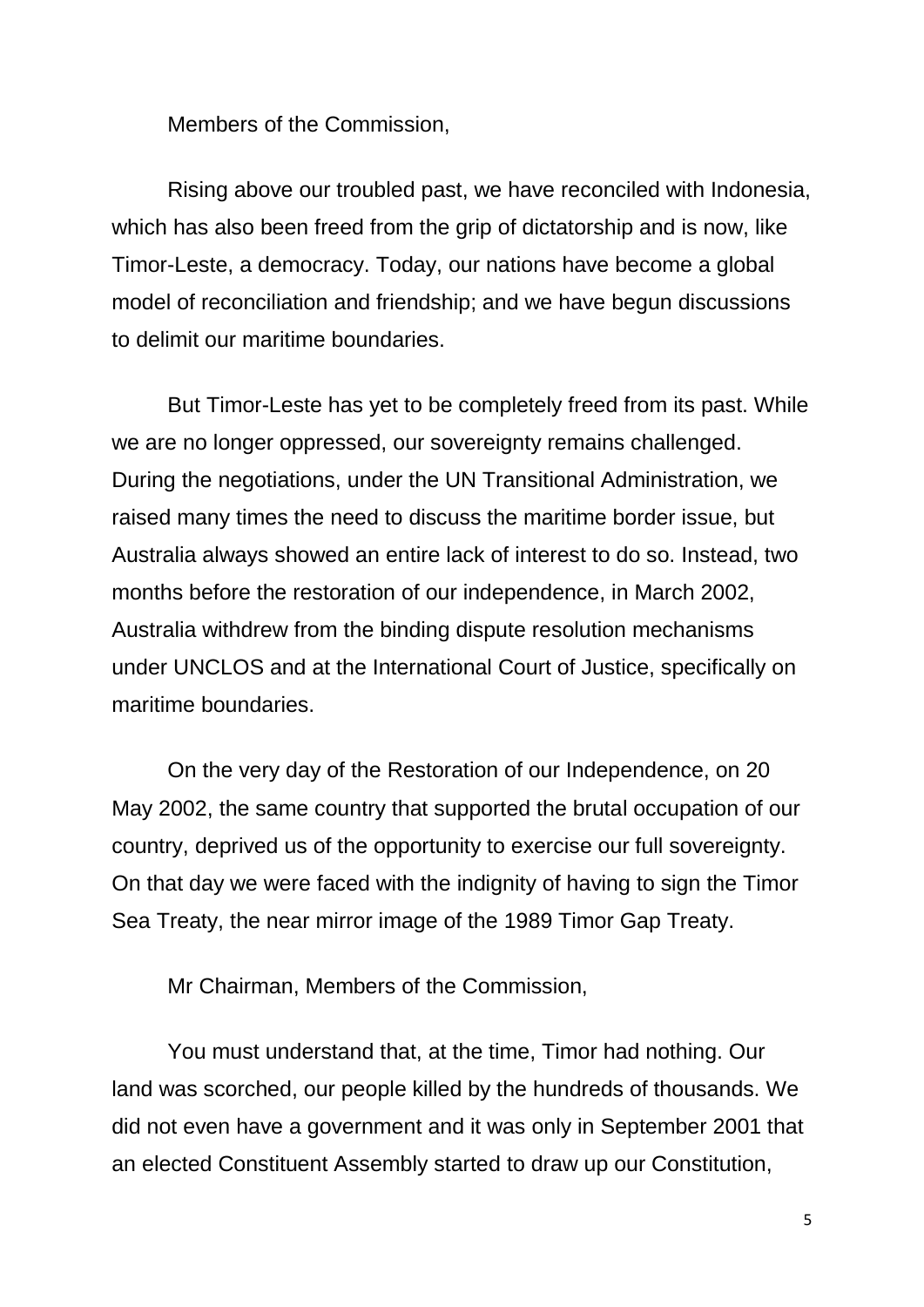leading to the restoration of independence on 20 of May 2002. More than 70% of the infrastructure, including schools and hospitals were burnt.

We had no money, forcing us to beg, every six months, to the international community for funds just to sustain the UN Transitional Administration and some basic services. This situation made us vulnerable to duress and exploitation. Yes, we had advice from the UN and elsewhere, but given the history of the decades leading to the Restoration of Independence, we were entirely in their hands and in no position to take informed decisions of our own.

Thereafter, we wanted to negotiate a permanent maritime boundary with Australia based on international law – a median line. Australia, however, refused to enter into serious discussions on a maritime boundary.

Inexperienced in negotiations, ignorant of our rights and desperate for revenue to rebuild our country from the ruins, we succumbed to Australia's pressure and signed the CMATS Treaty to facilitate the development of the Greater Sunrise field.

What we were not aware of at the time was that, under the cover of an Australian Aid program renovating Timor-Leste Government offices, Australia used military intelligence capability to install listening devices to spy on the Timorese officials negotiating CMATS, in order to maximize their advantage and commercial interests.

When this came to light, we were shocked and appalled and I, myself, tried my best to persuade successive Australian Governments to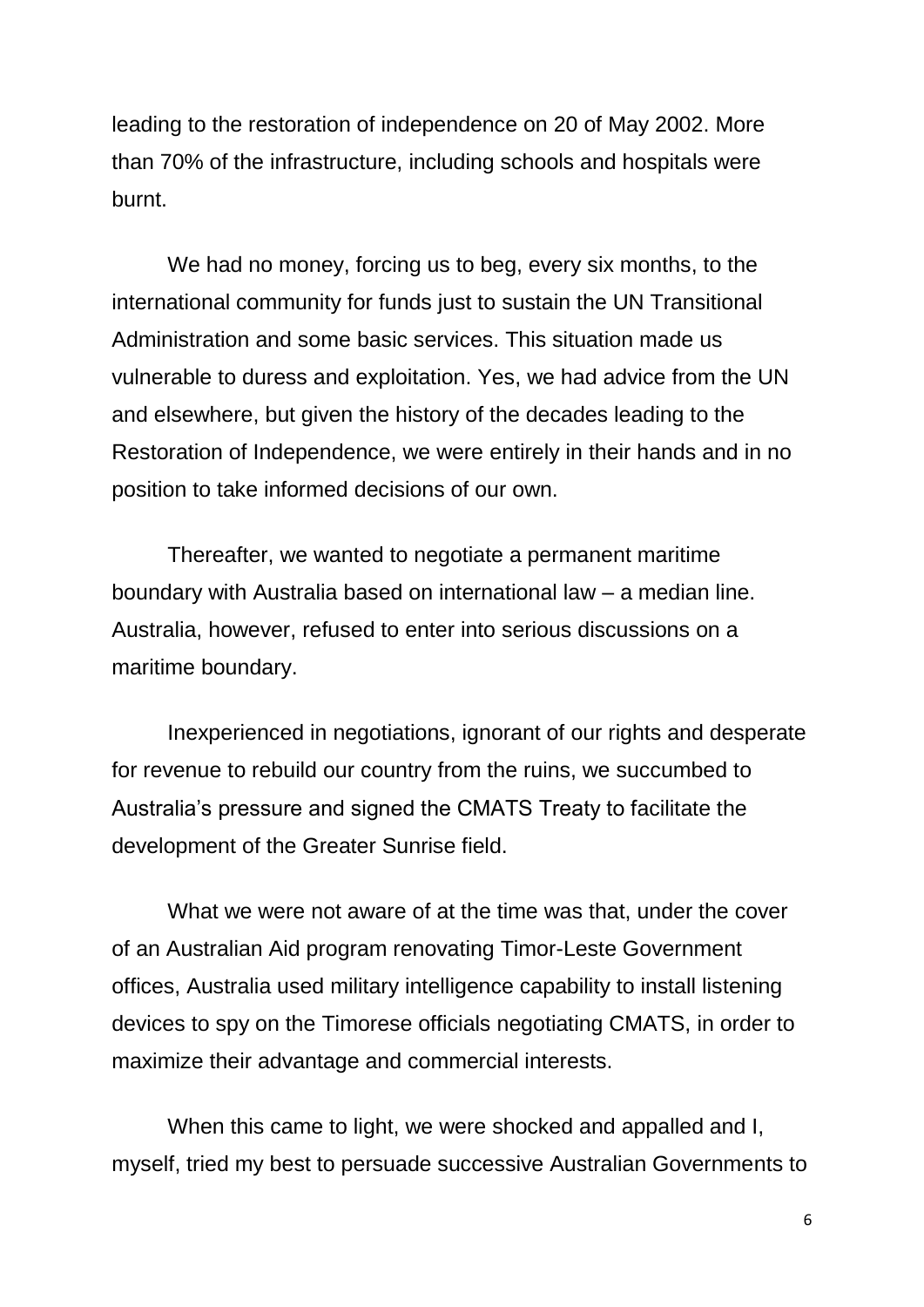sit down at the table, as friends, to discuss the problem, in order to work towards a permanent maritime boundary agreement. In doing this, we avoided making it a public issue. However, their constant refusal gave us no other option, forcing us to begin the espionage arbitration.

 We would have much preferred to negotiate our maritime boundary bilaterally with Australia. We have repeatedly asked Australia to come to the negotiating table. It has repeatedly refused. Now I should mention that the Australian Opposition has committed to negotiate a permanent boundary with Timor-Leste. But the fact remains that, even as recently as last month, the Australian Government has declined an invitation from Timor-Leste to negotiate.

Australia's refusal to negotiate maritime boundaries with us is difficult to explain. Australia's maritime areas are over 100 times greater than ours. Australia has the third largest maritime area in the world, with enormous resources and wealth. The area in question in the current dispute represents just 1.8% of Australia's maritime area. To add insult to injury, Australia has settled its maritime boundaries with all its neighbours, all but Timor-Leste.

Even today, Timor-Leste is willing, at any time, to submit our boundary dispute to an international tribunal or court. But, with its withdrawals, Australia turned its back on the law.

Members of the Commission, Timor-Leste remains grateful to the international community and the United Nations for assisting it to resume its independence. Our people have faith in international law and the international system. Even someone such as myself, without legal training and educated in the mountains and valleys of Timor-Leste and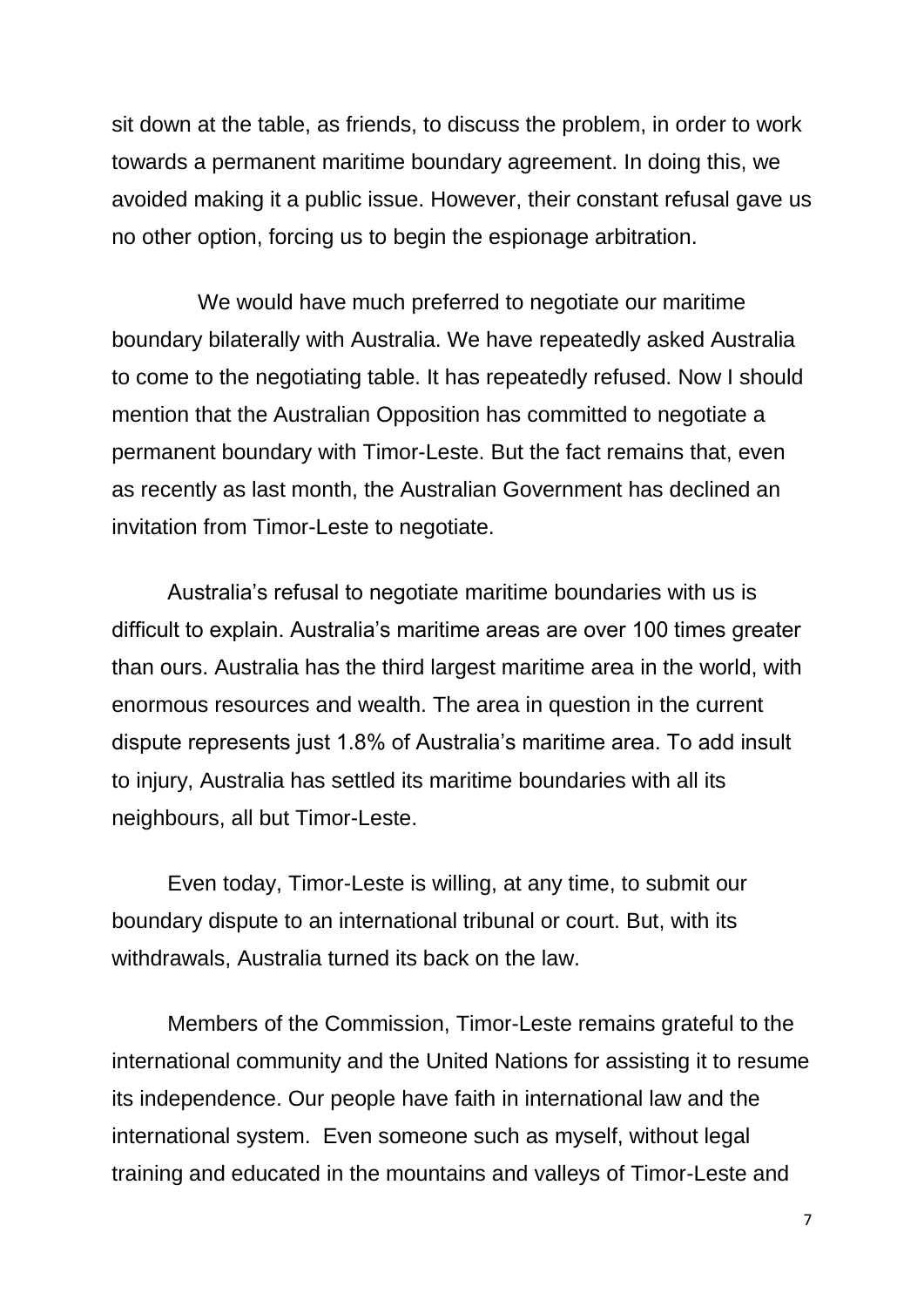in an Indonesian prison, understands that basic fairness and common sense – let alone international law – dictates that, the maritime boundary between two opposite countries should stand half-way between them. We have not come to The Hague to ask for favours or special treatment. We have come to seek our rights under international law.

That is how we find ourselves in front of you today. The story of our long struggle for sovereign rights over our seas is told in Timor-Leste's Policy Paper on Maritime Boundaries which, I am pleased to note, the Prime Minister is launching today in Dili. That Paper conveys the importance of maritime boundaries to our people and to the future of our nation.

Mr Chairman, Members of the Commission,

Timor-Leste has much to be proud of. We have consolidated a vibrant democracy with open markets and the rule of law. We have built the foundations of a successful State, secured peace and stability and enjoyed strong economic growth. Our Petroleum Fund handles every single dollar of our resources revenue with absolute transparency and accountability.

However, as a consequence of 500 years of colonization, followed immediately by 24 years of occupation, we remain poor. Timor-Leste has had to build its infrastructure from scratch. Our people have limited access to clean water and face some of the worst malnutrition rates in the world. We did not meet even one of the eight Millennium Development Goals. Nevertheless, the Timorese People, as before in our dark times, look to the future with hope and optimism.